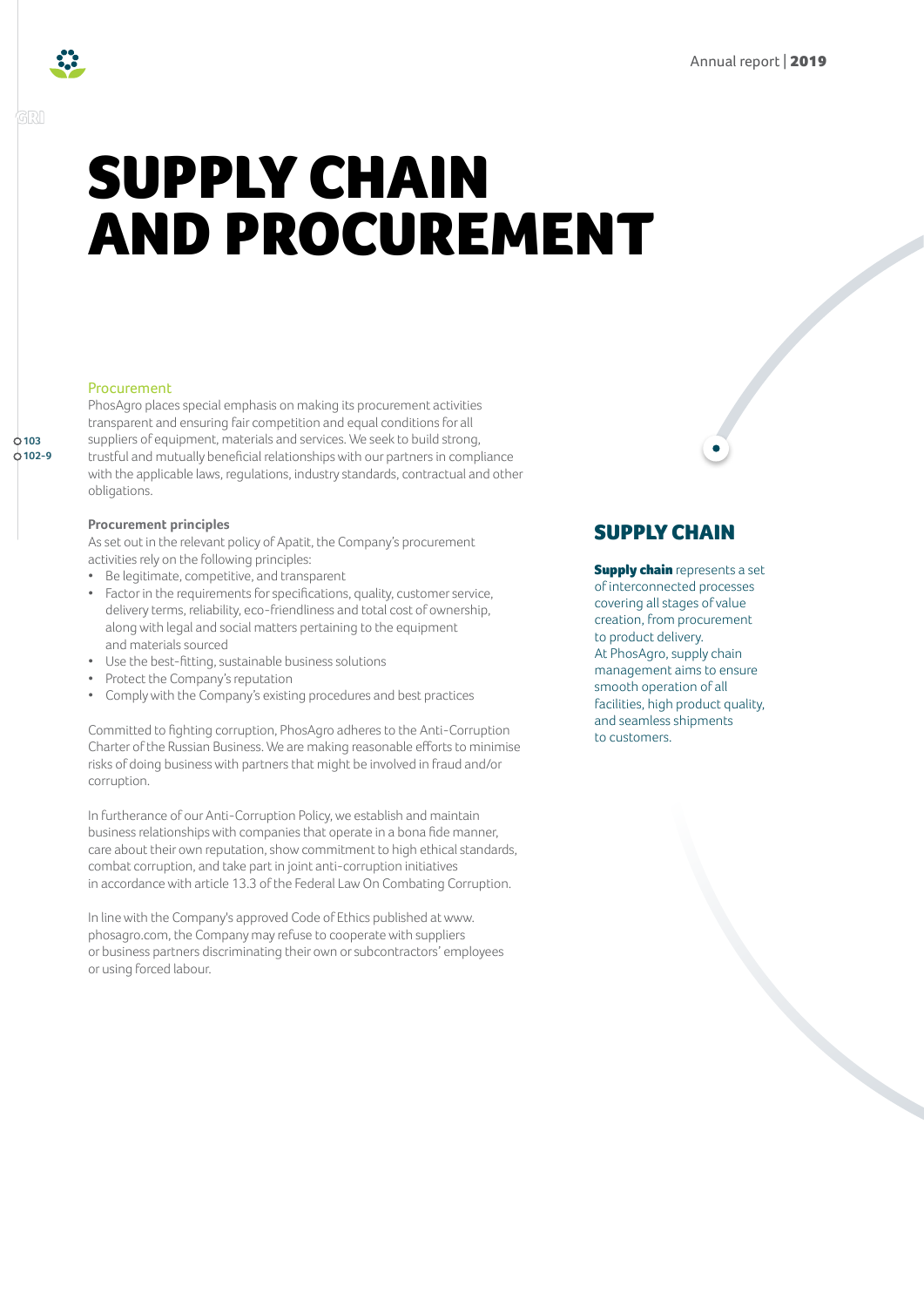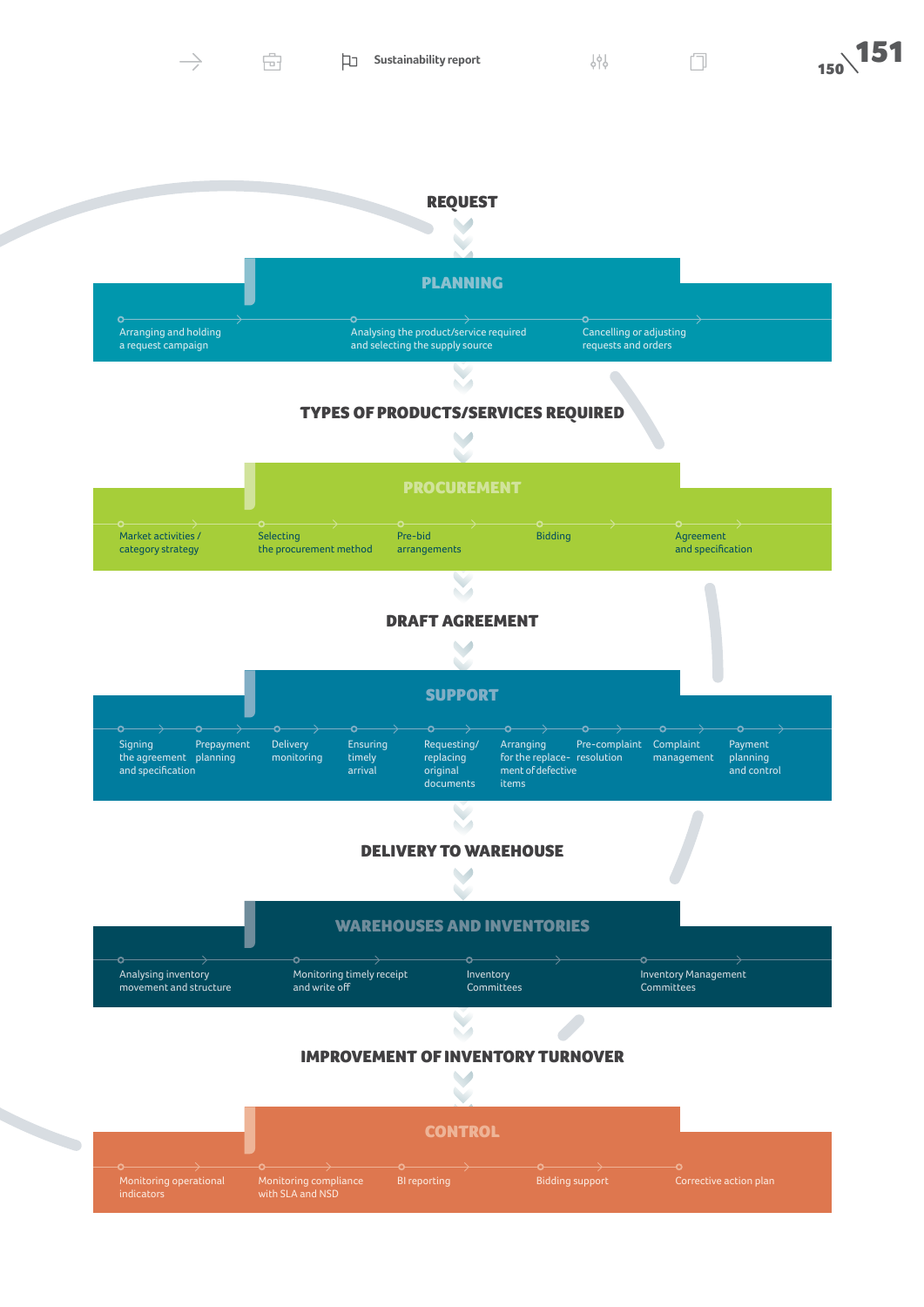

## GRI

#### **Procurement methods**

Corporate procurement is a competitive process, with a dedicated commission put in charge of organising tenders for equipment, materials, petroleum products and services. For this purpose, the Group uses an online bidding platform, which meets all applicable requirements set by the Russian laws. We arrange for and hold tenders with a view to achieving a greater procurement efficiency and transparency, creating a level playing field for all prospective contractors, setting uniform requirements, and ensuring fair bid evaluation.

## **Service tenders in 2019**

| Tenders in 2019              |                 | Apatit   | <b>Balakovo</b><br>branch<br>of Apatit | Volkhov<br>branch<br>of Apatit | <b>Kirovsk</b><br><b>branch</b><br>of Apatit |
|------------------------------|-----------------|----------|----------------------------------------|--------------------------------|----------------------------------------------|
| Corporate and other services | No. of tenders  | 47       | 4                                      | $\overline{2}$                 | 20                                           |
|                              | Amount, RUB mln | 473.0    | 63.0                                   | 97.0                           | 112.0                                        |
| Transportation, incl. rail   | No. of tenders  | 22       | 9                                      | 5                              | 8                                            |
|                              | Amount, RUB mln | 1,208.0  | 83.0                                   | 122.0                          | 197.0                                        |
| Maintenance and repairs      | No. of tenders  | 63       | 47                                     | 39                             | 106                                          |
|                              | Amount, RUB mln | 3,201.0  | 485.0                                  | 227.6                          | 1,796.0                                      |
| Capital construction         | No. of tenders  | 85       | 78                                     | 51                             | 160                                          |
|                              | Amount, RUB mln | 13,132.0 | 775.0                                  | 5,768.0                        | 3,218.0                                      |
| <b>TOTAL</b>                 | No. of tenders  | 217      | 138                                    | 97                             | 294                                          |
|                              | Amount, RUB mln | 18.014.0 | 1.406.0                                | 6.214.6                        | 5,323.0                                      |

## **204-1 Procurement from local businesses[1](#page-2-0) in 2019,** *RUB mln*

| Company                   | <b>Other suppliers</b> | Local suppliers | total    |
|---------------------------|------------------------|-----------------|----------|
| Apatit                    | 37.101.5               | 14.871.3        | 51,972.8 |
| Balakovo branch of Apatit | 10.049.8               | 1.166.3         | 11.216.1 |
| Volkhov branch of Apatit  | 4.393.6                | 1.238.5         | 5,632.2  |
| Kirovsk branch of Apatit  | 19.950.4               | 1.429.8         | 21.380.2 |
| Total                     | 71.495.5               | 18,705.8        | 90.201.3 |

# **SME procurement in 2019,** *RUB mln*

| Company                   | <b>SME</b> procurement,<br><b>RUB mln</b> | Other suppliers | total    |
|---------------------------|-------------------------------------------|-----------------|----------|
| Apatit                    | 19.783.2                                  | 32,189.6        | 51,972.8 |
| Balakovo branch of Apatit | 3.120.3                                   | 8.095.7         | 11,216.1 |
| Volkhov branch of Apatit  | 1.715.6                                   | 3.916.6         | 5,632.2  |
| Kirovsk branch of Apatit  | 8.094.3                                   | 13.285.9        | 21,380.2 |
| Total                     | 32.713.4                                  | 57,487.9        | 90.201.3 |

<span id="page-2-0"></span><sup>1.</sup> Local businesses – organisations and individuals that are registered in the same constituent entity of the Russian Federation (significant location of operation) as the production facility that is the recipient of the procurement. The Company's significant locations of operation are Murmansk, Vologda, Leningrad and Saratov regions.